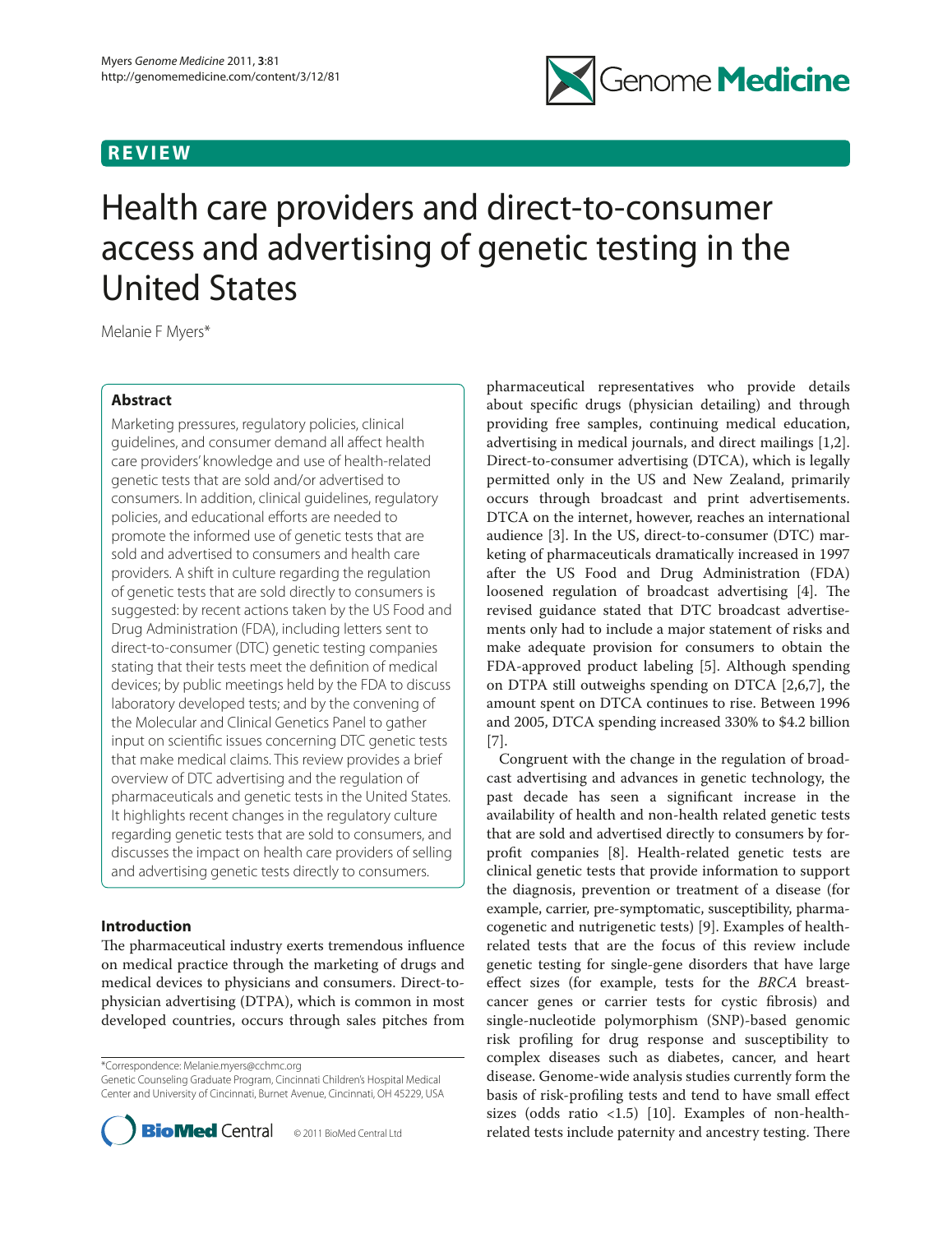**Table 1. Types of DTC genetic tests**

| Types of DTC genetic tests |                                                                           | <b>Definition of testing</b>                                                                                                                                                                                                                                                                                        |  |
|----------------------------|---------------------------------------------------------------------------|---------------------------------------------------------------------------------------------------------------------------------------------------------------------------------------------------------------------------------------------------------------------------------------------------------------------|--|
| Health-related             | Singe-gene disorders (diagnostic,<br>pre-symptomatic, or carrier testing) | Tests intended for diagnostic, pre-symptomatic or carrier status purposes. Examples include<br>tests for cystic fibrosis, sickle cell anemia, Tay-Sachs disease, BRCA mutations, phenylketonuria,<br>and fanconi anemia                                                                                             |  |
|                            | Drug-response (pharmacogenomics)                                          | Tests that predict an individual's response to drugs such as warfarin, Abacavir, clopidogrel, and<br>fluorouracil                                                                                                                                                                                                   |  |
|                            | Disease susceptibility or progression                                     | Tests that estimate the absolute or relative risk of complex disorders such as diabetes,<br>Alzheimer's, coronary artery disease, cancer, lupus, and psoriasis. Tests for susceptibility to<br>and/or progression of infectious and vector-borne diseases (for example, malaria, HIV/AIDs,<br>leprosy or norovirus) |  |
|                            | Nutrigenomics                                                             | Tests that estimate an individuals' response to specific nutrients on the basis of their genotype                                                                                                                                                                                                                   |  |
| Non-health related         | Ancestry                                                                  | Tests intended to provide information on an individual's genetic ancestry and geographical<br>origins                                                                                                                                                                                                               |  |
|                            | Genetic-relatedness                                                       | Tests that determine the biological relatedness between individuals, such as paternity or<br>maternity testing                                                                                                                                                                                                      |  |
|                            | Non-health-related traits                                                 | Tests intended to provide information on phenotypic traits such as ear-wax type, hair curl, and<br>eye curl, as well as athletic performance, artistic performance, cognitive and personality traits                                                                                                                |  |

are also tests that predict height, athletic performance and cognitive traits (Table 1).

There are two primary scenarios for advertising and selling drugs and tests to consumers. The first is the advertisement directly to the consumer of a drug or test that must be prescribed or ordered by a health care provider (HCP). Examples include any medication that requires a prescription and most genetic testing for single-gene disorders. The second scenario is the advertisement and sale of a test directly to consumers (direct-access testing). Examples of direct-access tests that consumers can purchase for home use (the user collects the sample, and performs and interprets the test) include urine tests for pregnancy or ovulation and blood glucose tests. For home collection tests, the user collects the sample but the sample is sent to a laboratory for testing; sometimes the user interprets the results themselves, sometimes the results are phoned back to the user and counseling is provided. Examples of home collection tests include tests for HIV1 antibodies and hepatitis C, and genomic risk profiling for disease susceptibility and drug response offered through companies that sell genetic tests DTC [9]. In 2011, the Genetics and Public Policy Center provided a list of genetic tests for over 350 conditions or traits that were advertised or sold DTC and the companies that sold those tests. Two-thirds of DTCtesting companies offered direct-access testing, whereas about one-third marketed tests directly to consumers and physicians but required that a physician order the testing [11].

Previous reviews have addressed the ethical, legal and social implications of DTC genetic testing (DTC-GT), consumers' views on DTC-GT, and regulatory issues that are specific to genetic testing [12-15]. This review touches on the complex roles that marketing pressures, regulatory policies, clinical guidelines, and consumer demand play

on HCPs' knowledge and use of health-related genetic tests that are sold and/or advertised to consumers. First, I provide an overview of DTCA and of the regulation of pharmaceuticals and genetic tests in the US. Then I discuss recent cultural shifts in the regulation of genetic tests offered DTC, and finally I review the literature that describes the impact on HCPs of selling and advertising DTC genetic tests.

#### **Consumer advertising and pharmaceuticals**

The pros and cons of DTCA of pharmaceuticals have been vigorously debated [16-23]. Proponents of DTCA claim that it helps educate consumers, generates patientprovider discussions, and empowers consumers to get involved in their own health care by seeking information on and treatment for their health conditions. Theoretically, clinicians then benefit from more thoughtful questions from patients and from increased patient and physician awareness of medications. Some also argue that DTCA encourages competition among pharmaceutical companies and leads to price reductions where there are competing drugs. Opponents voice concerns about the quality of information presented to consumers, stating that it can be misleading or misrepresent information and that it results in consumer misunderstanding, increased demand for inappropriate medications, or consumer decisions that are based on inappropriate criteria. Additional concerns include disruption of the providerpatient relationship, increased provider time spent correcting misconceptions, overprescribing of drugs and tests because of consumer pressure on providers, and increased costs to society and the health care system.

Numerous studies have been conducted to determine providers' perceptions of DTCA of pharmaceuticals, as well as the impact of such advertising on provider behaviors [6,23-30]. Results from physician surveys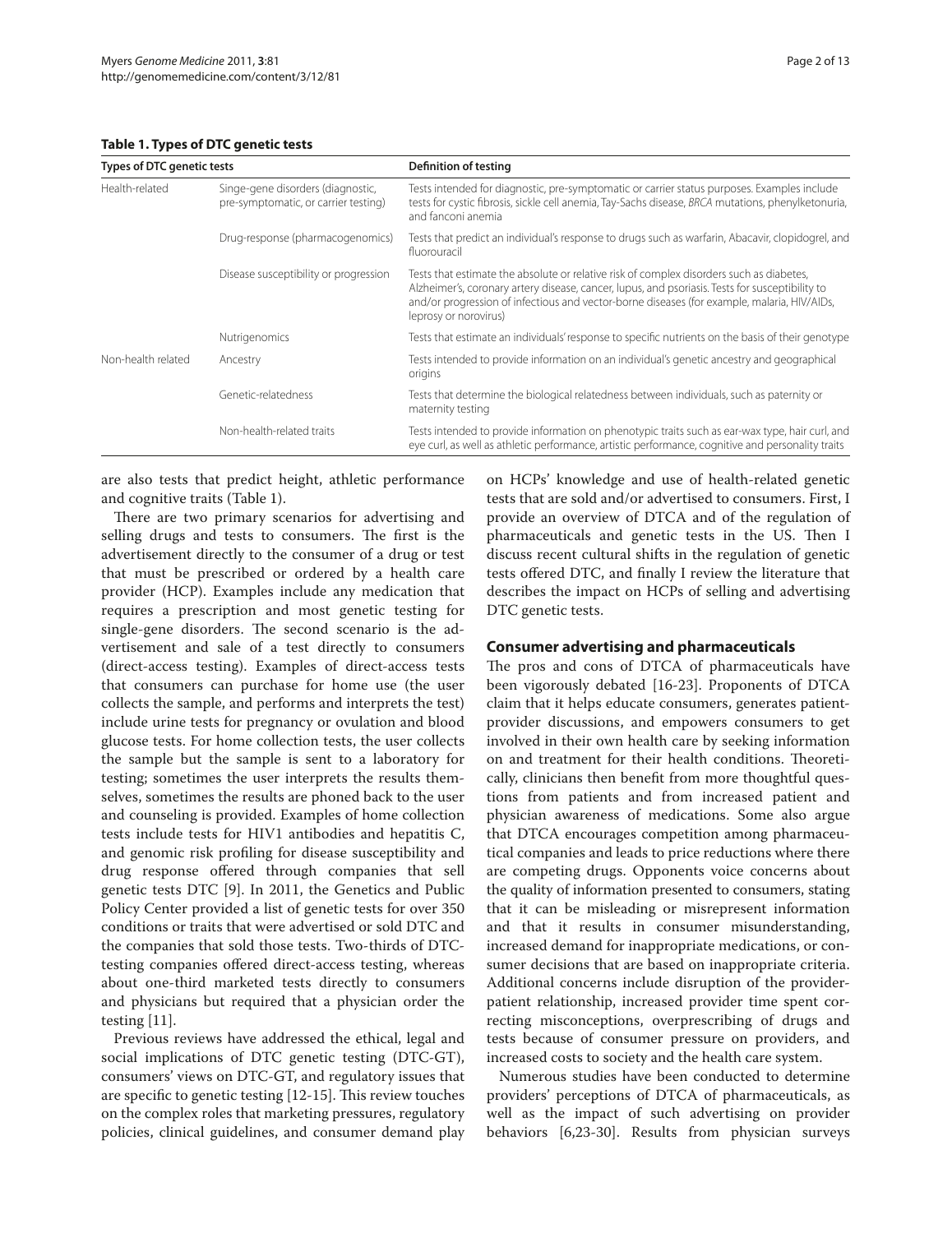suggest that most physicians feel that DTCA of pharmaceuticals can help to educate consumers about available treatments and medical issues and can facilitate better discussions with their patients [24,29,30]. Nonetheless, physicians also feel that DTCA encourages consumers to seek medications that they do not need and that DTCA does not provide balanced information on costs, adverse events and alternative treatment options [24,29]. Content analyses of television [31,32] and magazine ads [23] support physician concerns, suggesting that advertisements do not provide balanced or consistent information on risks and benefits, disease risk factors or causes, or treatments. In addition, one study found that a collegelevel reading ability was needed to access the brief summary sections [31]. Surveys of consumers suggest that DTCA increases awareness and motivates discussions between patients and providers. Different studies report that between 13% and 35% of surveyed consumers have talked to their provider about a specific medication or asked for more information as a result of DTCA [29,30,33,34].

Surveys and randomized trials all suggest that consumers who request a prescription for a specific drug are more likely to receive one than are patients who do not ask for a specific treatment [26,28], and that DTCA increases both appropriate and inappropriate prescribing of advertised drugs by physicians [7,27,28,30,35]. Although overuse of drugs wastes resources, cost-benefit models suggest that, in some scenarios, the cost of treating those without disease could be outweighed by the benefit of treating those with disease [35]. However, treating patients with a newer, more-expensive DTCA medication that is merely a substitute for a generic or an existing less-expensive drug results in increased costs without benefit to those with disease [27,36]. There is also concern that racial and ethnic differences in response to DTCA could exacerbate existing health disparities. Studies suggest that minorities are more likely to be influenced by DTCA of pharmaceuticals than non-minorities [29,37], and that minorities are also more likely to ask their physicians for an advertised drug but be refused [37]. Appropriate prescribing of medications and ordering of genetic testing will result in the greatest benefit to patients and society; and this occurs when clinical guidelines exist and HCPs are aware of them and follow them [27,36].

## **Consumer advertising and direct-access genetic testing**

The pros and cons of DTCA of health-related genetic tests are similar to those for DTCA of pharmaceuticals, with a few noted differences. A similar concern is the possibility that adverse outcomes could result from misleading portrayals of the benefits of tests by DTC-GT companies and from difficulties that consumers could have in interpreting risk information provided by DTC television ads or supplemental text materials [31,38-40]. Such adverse outcomes could include increased anxiety, false reassurance, or inappropriate use of health care services [41-44]. The incorrect interpretation of test results by consumers is also a concern. For example, consumers could potentially change their dosage of a medication or even stop taking a medication on the basis of the results of a pharmacogenetic or other genomic risk profiling test [9]. DTCA of genetic testing increases consumer and provider awareness of and demand for testing [45-47], but informed consent about the benefits and limitations of DTC genetic tests, and provider knowledge regarding such tests, remains a concern, particularly for SNP-based genomic risk profiling [45,48]. Although socioeconomic status has been associated with differential awareness and interest in DTC-GT, it is unclear whether interest or use differs by ethnicity [49,50].

The regulation of genetic tests by the FDA is limited in comparison with that of the pharmaceutical industry. Consequently, limited data are available on the clinical validity and utility of most genetic tests offered DTC. Several studies have found that SNP-based estimates of the risk of disease susceptibility vary across DTC-GT companies [51-54], and are likely to be revised as new loci are found [55]. There is also a large gap in provider education and knowledge regarding the clinical utility of genetic tests [56-58], partly as a result of the rapid commercialization of emerging genetic technologies and tests. The benefits of direct-access genetic testing include increased patient autonomy and privacy [13] and increased access to genetic testing [59]. Proponents also argue that DTCA of genetic tests increases consumer knowledge and empowers individuals to take part in their own health care [41]. For example, in the case of hereditary cancer syndromes, DTCA may prompt those with cancer or a strong family history of cancer to pursue cancer risk assessment and to obtain the indicated genetic tests [60]. The risk of health and employment discrimination that is based on an individual's genetic information has been reduced with the passage of the Genetic Information Nondiscrimination Act (GINA), but GINA does not protect against discrimination in applications for life, disability, or long-term care insurance [61,62].

## **Regulation of advertising and genetic testing**

In addition to DTCA and DTPA of genetic tests, regulatory policies impact HCP behavior and knowledge (Figure 1). The distinction between regulation of advertising and regulation of testing is important because the lack of regulation of genetic tests influences what can be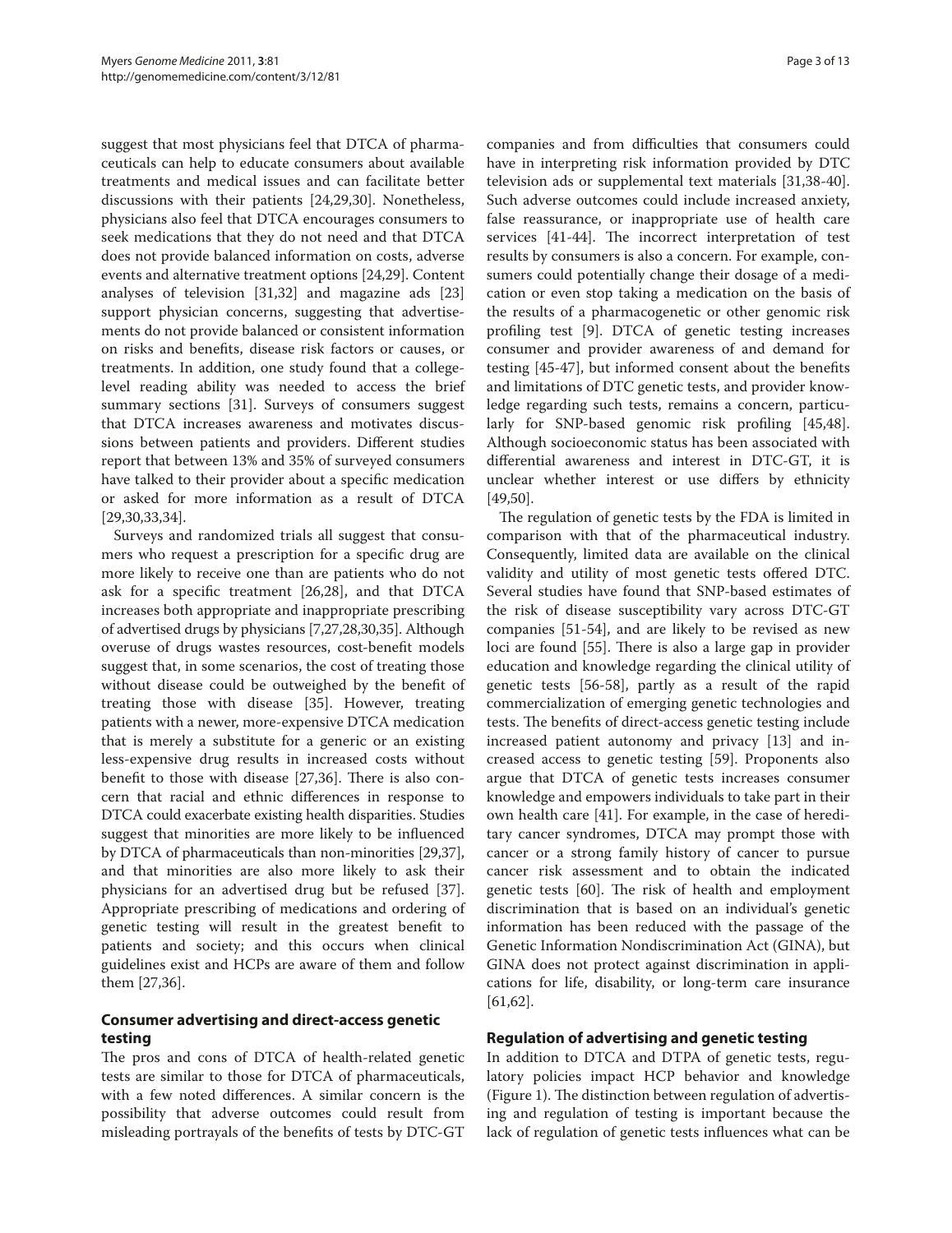

advertised. The FDA regulates drugs and medical devices, including *in vitro* diagnostic tests, to ensure their safety and efficacy before they are made available to consumers. All pharmaceuticals must be FDA approved before they can be advertised to consumers and most drugs that are advertised DTC go onto the market within a year after FDA approval [7]. However, the regulatory processes for genetic tests differ from those for pharmaceuticals. The FDA regulates genetic tests that are sold as kits because they are considered to be medical devices. The FDA also regulates analyte-specific reagents (ASRs), but most genetic tests are laboratory-developed tests, which have been unregulated at the discretion of the FDA. Thus, most genetic tests are not subject to FDA review, and DTC companies have had few barriers to market entry [13]. Indeed, in 2003, seven websites offered healthrelated DTC genetic tests to consumers [63]. In 2009, the Genetics and Public Policy Center listed 39 companies offering such tests via the internet [64]. By 2011, this number had dropped to 27 [11] subsequent to the issuance of FDA letters to DTC companies and test manufacturers stating that the tests and services they offered appeared to meet the definition of a device and therefore needed FDA approval [65,66]. In addition, in 2011, after the FDA issued its letters, only 20 companies were listed as offering direct-access genetic testing compared to 39 in 2009 [11].

The Federal Trade Commission (FTC) is charged with protecting consumers against unfair or deceptive acts or practices and against false advertising for drugs, devices, or services. The FTC investigates 'false advertising' claims and regulates the advertising of over-the-counter drugs [67]. Historically, false or deceptive advertising of genetic tests has not been actively prosecuted by the FTC because they have limited resources and because the lack of regulation makes it difficult to determine what is false advertising as opposed to innovative new use. Thus, the FTC has focused on significant safety concerns and on products or services that are marketed nationwide [68]. In 2006, however, the FTC (along with the FDA and the Centers for Disease Control and Prevention (CDC)) developed a fact sheet warning consumers to be skeptical about genetic tests offered DTC [69]. In 2009, the FTC investigated the marketing of the MyCell $f^{TM}$  Program by two DTC-GT companies but decided not to take action when both companies stopped marketing this product [70,71].

The Centers for Medicare & Medicaid Services regulate all US clinical laboratory testing, through the Clinical Laboratory Improvement Amendments (CLIA), whether the test is ordered by consumers or providers [72]. CLIA regulations establish laboratory standards for quality assurance and quality control, personnel, proficiency testing, and maintenance of records. Thus, the CLIA regulations focus on the quality of the testing process while the FDA regulations focus on the safety and efficacy of the test itself [73]. Although molecular genetic testing is considered to be high-complexity testing (which requires a high degree of skill to perform or interpret), genetic testing has not been defined as a specialty area [13]. Thus, there are no federal requirements for testing the proficiency of molecular genetic testing  $[72]$ . The CDC recently published 'Good Laboratory Practices for Molecular Genetic Testing for Heritable Disorders and Conditions', which recommends that laboratories participate in available proficiency testing [74], such as that offered by the College of American Pathologists. Nonetheless, external proficiency testing programs are limited and the lack of such programs is the most common reason cited by laboratory directors for not participating in proficiency testing [75,76].

States can choose to follow CLIA or adopt more stringent statutes and regulations. New York and Washington have state-alternatives to CLIA. States can also require HCPs to authorize laboratory tests [13]. Thirteen states prohibit direct-access genetic testing [77].

An added regulatory challenge is that pharmaceutical and DTC-GT companies can reach a global audience through both passive and interactive (for example, social media) internet technologies, crossing state and national boundaries [3,63,78]. There are no international regulations governing DTC genetic testing, further compounding concerns regarding information privacy, access to health care, informed decision-making, patient safety, and access to unbiased information [3,79].

## **Analytical validity, clinical validity and clinical utility**

Many have expressed concerns about the analytical validity, clinical validity and clinical utility of DTC-GT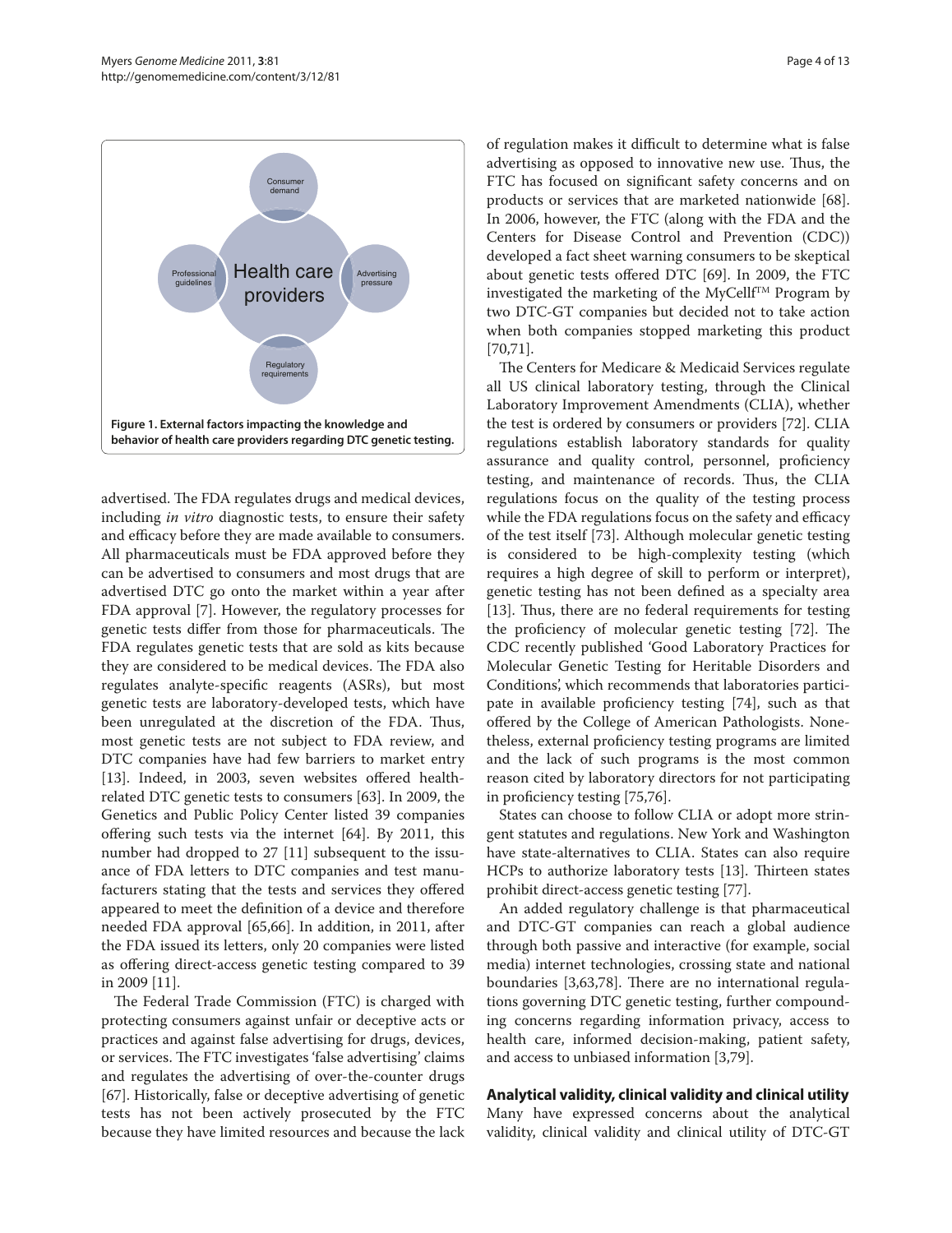for disease susceptibility [10,39,44,80-84]. Janssens *et al*. [10] reviewed the evidence supporting gene-disease associations for seven DTC companies offering SNP-based genomic risk profiles. They found that 43% of 56 genes analyzed were not reviewed in meta-analyses. The few genes that were significantly associated with disease had modest odds ratios, and overall there was insufficient evidence of the clinical validity and utility of the commercially offered genomic profiles [10]. Others have also found that SNP-based risk information varies across DTC companies, depending on the polymorphisms tested and the disease risk of the background population used in the risk algorithms [51-54,80,85].

The CDC developed 'Evaluation of Genomic Applications in Practice and Prevention' (EGAPP) in 2004 to support the development of a systematic process for assessing the available evidence regarding the validity and utility of rapidly emerging genetic tests for clinical practice. EGAPP has published eight evidence-reports, and six recommendation statements based on these reports, relating to genetic tests for breast cancer, cardiovascular disease, colorectal cancer, and depression. EGAPP found insufficient evidence to recommend for or against the use of 1) tumor profiling to improve outcomes for patients with breast cancer, 2) genomic profiling for cardiovascular health to improve cardiovascular health, 3) pharmacogenetic testing of *UGT1A1* to reduce morbidity and mortality in patients with metastatic colorectal cancer, or 4) pharmacogenetic testing of cytochrome P450 in adults with depression to determine treatment with selective serotonin re-uptake inhibitors. Sufficient evidence was found to recommend against the routine use of genetic testing in adults with idiopathic venous thromboembolism, and in their adult family members with no history or symptoms of thrombotic events, in medical decision making on the preventive use of anticoagulants. Finally, sufficient evidence was found to support the genetic testing of newly diagnosed individuals with colorectal cancer with the aim of reducing morbidity and mortality from Lynch syndrome in their relatives [86]. The EGAPP recommendations make it clear that further evidencebased research on genomic profiling is needed before the tests can be integrated into clinical care.

## **Shift in regulatory culture regarding genetic tests that provide personalized risk assessments**

Although increased oversight of genetic tests has been recommended ubiquitously [14,57,84,87-91], there was no dramatic shift in the regulatory culture of genetic tests until 2010, when Pathway Genomics Corporation (PGC) announced plans to sell genetic test kits at Walgreens Pharmacy. Options for reporting the results of the PGC test kit included personalized risk assessments for drug response, disease risks, and pre-pregnancy planning [92].

The FDA responded by sending letters to 19 DTC companies, including PGC, in May and July 2010, stating that their tests were medical devices and needed FDA approval. An additional letter was sent to another company that was providing unapproved reagents and instrumentation to DTC testing companies. Three more letters were sent in May 2011 to DTC-GT companies stating their tests met the FDA definition of a device. In July 2010, the FDA held public meetings on laboratorydeveloped tests, including genetic tests, with plans to develop a draft oversight framework for public comments [93]. In the same month, the Director of the Center for Devices and Radiological Health (CDRH) at the FDA testified to the US House of Representatives Subcommittee on Oversight and Investigations that because of a change in the nature of the genetic tests being offered DTC, FDA was working towards an approach to regulation [73] (Figure 2).

At the same time, a July 2010 US Government Accountability Office (GAO) report on DTC-GT was released that found that consumers had received DNAbased risk predictions that were misleading and of little or no practical use [54]. Similar findings were reported in a 2006 GAO report focusing on nutrigenomics testing [85]. Also in July 2010, the Directors of the National Institutes of Health (NIH) and FDA published a manuscript [94] stating that the 'NIH and the FDA will invest in advancing translational and regulatory science, better define regulatory pathways for coordinated approval of co-developed diagnostics and therapeutics, develop riskbased approaches for appropriate review of diagnostics to more accurately assess their validity and clinical utility, and make information about tests readily available.' Hamburg and Collins [94] also announced the development of a voluntary genetic testing registry, which will include information about whether a genetic test is FDA approved and will help consumers and providers to make informed decisions about genetic testing.

In March 2011, the FDA convened a two-day meeting of the Molecular and Clinical Genetics Panel to seek its opinion and input on scientific issues concerning DTC genetic tests that make medical claims. Specific questions were posed to the panel about the risks and benefits of such tests, means to alleviate potential negative consequences, and evidence requirements for the regulation of direct-access genetic testing. In general, the panel agreed that DTC genetic tests should be held to the same quality and standards as prescription tests, and that certain categories of tests, including pre-symptomatic tests for diseases with high disease prediction and potentially severe consequences, as well as pharmacogenetic tests, should require a prescription [9]. FDA regulatory changes have not been announced, but the CDRH held the last of six town hall meetings to 'engage in a dialogue about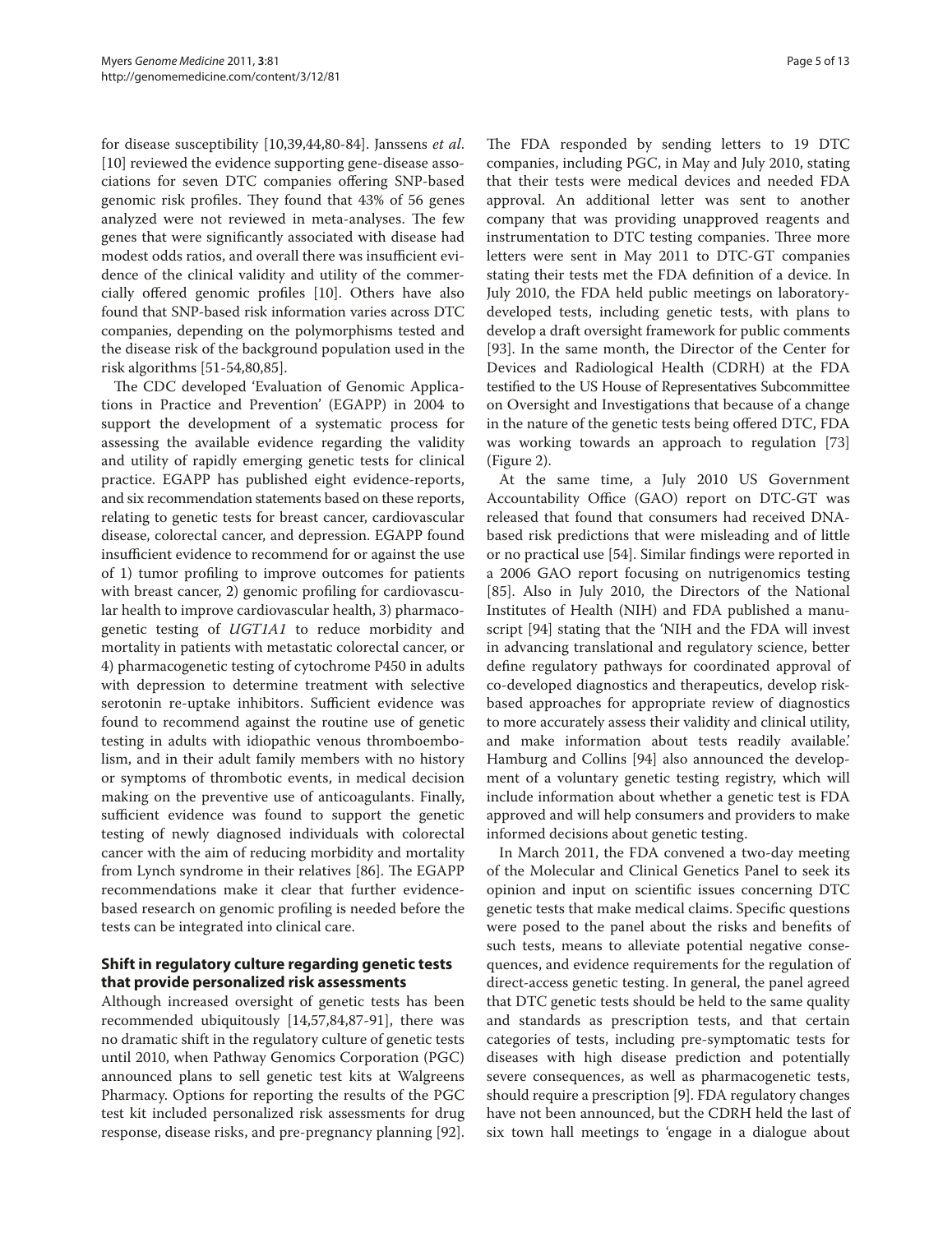

issues of importance to the public' and present the CDRH fiscal year 2011 priorities [95].

## **Consumers and the impact of DTC personalized genomic tests**

Results of population-based surveys suggest that less than 1% of the general population has used DTC genetic tests that provide personalized risk estimates [96,97]. Large-scale studies of factors that are associated with consumer uptake of DTC-GT, of the interpretation of results, and of the impact of results on mental health and lifestyle changes are underway [98-103]. Nonetheless, empirical data on the impact of DTC genetic tests that provide personalized risk estimates are limited. To date, receipt of DTC genetic test results does not seem to result in increased psychological distress among users [90,98,104] or in fatalistic attitudes about the role of genetics in determining health outcomes [104,105]. A review of 13 studies providing real or hypothetical DNAbased risk predictions suggests that communicating such risks has little effect on behavior and only a small effect on intentions to change behavior [104]. These findings were supported by Bloss *et al*. [98], who found no shortterm change in psychological health, diet or exercise behavior, or actual use of screening tests among more than 2,000 users of a DTC genetic test for common complex disorders. Test users did, however, report intentions to undergo more frequent screenings [98]. Kaufman reported that among 1,048 customers of three DTC companies surveyed about responses to DTC-GT, 34% said they were more careful about their diet, 14% were exercising more and 15% changed their medications or supplement regimens [106]. In a randomized trial of 162 asymptomatic adult children of patients with Alzheimer's disease, those who received positive *APOE4* genotype results were significantly more likely than controls (no genotype) or those who were *APOE4-*negative to report any change in health behavior to prevent Alzheimer's disease, such as taking medications or vitamins [107]. It is possible that consumer responses to DTC-GT vary depending on the perceived severity of [108] and experience with the disease in question [109].

## **Providers and the impact of DTPA, DTCA and direct-access genetic testing**

A noted consistency in consumers' intended use of DTC genetic test results is the intention to share the results with a physician. Between 78% and 92% of consumers who would consider DTC-GT that provide personalized risk estimates report they would share their results with their physician [102,110]. Although actual sharing of test results has occurred significantly less often, ranging from 27% to 66% of consumers [96,98,106,110], the proportion of consumers asking their HCP about health-related DTC-GT and test interpretation is likely to increase. The concerns here are that many providers are unfamiliar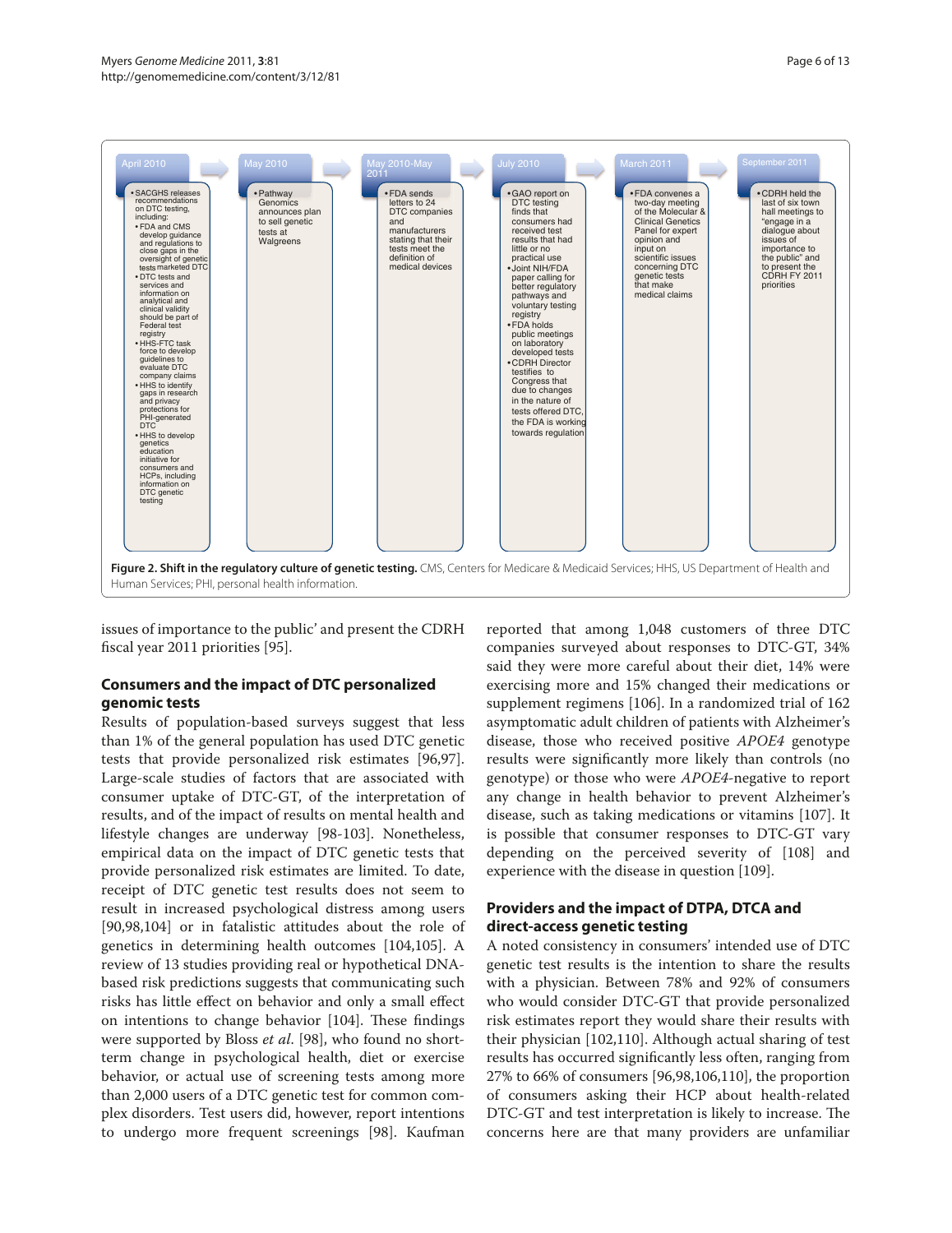with such tests [111], that provider-patient conversations about such tests could take considerable time [43] and that the tests could result in unnecessary or inappropriate medical interventions that would drive up medical costs and/or result in inadvertent harm [112]. Although there are few data on the impact of DTPA and direct access genetic testing on HCPs, the literature suggests HCPs are receiving advertising materials for genetic testing and that experience with direct access genetic testing, while minimal, is increasing.

#### **DTPA**

Concerns have been raised about the impact of pressures of genetic test marketing on HCPs and on their recommendations to patients [113]. Providers do receive marketing materials about genetic tests [114,115]. Receipt of advertising materials about genetic testing for inherited cancer susceptibility by HCPs has been associated with increased ordering of genetic testing. In at least one study, however, the majority of physicians surveyed did not perceive DTPA to be an important consideration in their decision to order a test [115].

The Myriad campaigns for BRACAnalysis are among the most well-known examples of the marketing of a genetic test directly to both consumers and physicians [46,116-118]. The first campaign took place between September 2002 and February 2003 in Atlanta, GA and Denver, CO. The campaign involved TV, print, and radio ads aimed at women and outreach to physicians about genetic testing for inherited breast and ovarian cancer. The advertisements encouraged women to consult their physicians about the genetic test. The CDC investigated the impact of the Myriad campaign on consumers and physicians and found that the campaign increased awareness but not knowledge among physicians [45,46]. In the six months after the BRACAnalysis campaign was initiated, physicians in cities where the campaign took place reported more patient questions, more requests from patients for referrals and testing, and more tests ordered than in the same time period one year prior [45,46]. These results suggest that the advertisements did impact patientprovider interactions. Although providers reported ordering more testing during the campaign period, it is not possible to determine if this increased utilization resulted from consumer demand, industry pressures, or more at-risk consumers presenting for testing. However, in a separate study by Mouchawar *et al*. [47,119] of Denver Health Maintenance Organization (HMO) physicians, most physicians reported no strain on the physician-patient relationship as a result of the DTCA campaign and no effect on clinical practice. Although genetic referrals increased at the Denver HMO, testing of low-risk women did not increase.

## **HCP awareness of and experience with direct-access genetic testing**

Surveys of providers suggest that awareness of directaccess genetic testing among HCPs is increasing but that knowledge of genetic testing is limited. As part of the DocStyles survey, Kolor *et al*. [96] found that 42% of 1,880 HCPs (family physicians, internists, pediatricians, obstetricians, gynecologists, dermatologists and dieticians) were aware of genomic risk profiling described as tests that 'scan a person's entire genetic makeup for potential health risks.' Among those aware of such tests, 42% had at least one patient ask about such DTC-GT in the previous year, and 15% had at least one patient bring in the results of a genomic risk profile for discussion. Among those who had a patient bring in results, 75% said the genetic test results changed the patient's care [96]. What is not known is whether the changes made (which were described as offering screening tests, changing medications or doses, recommending lifestyle changes, changing the frequency of follow-up appointments, or making a diagnosis) were necessary, clinically beneficial or based on existing guidelines or clinical evidence.

A survey of 382 family and internal medicine providers in North Carolina found that 39% were aware of DTC genetic tests that scan a person's entire genome. Of those aware of genomic risk profiling ( $n = 148$ ), 19% had had a patient ask about testing but only  $3\%$  (n = 5) reported having had a patient who brought in DTC-GT results. Only one provider reported making any recommendations on the basis of DTC-GT results, and these were related to lifestyle changes. Most of the HCPs who took part in this study (85%) did not feel prepared to answer questions about DTC-GT, but 43% of those who were aware of DTC-GT thought that testing would be clinically useful when formulating medical management plans [120].

Awareness among HCPs of DTC-GT is increasing globally. The availability of tests on the internet and the limited regulation in countries outside the US could mean that providers in other countries will see an increase in patients using DTC-GT [12,121,122]. Although consumers are more likely to consult physicians about DTC-GT results than genetic counselors [98], genetic specialists are also reporting referrals that are based on DTC-GT results [123,124]. A survey of genetic counselors, focusing on health-related DTC-GT that could also be offered in a clinical-genetics setting, found that 14% of 312 respondents had had patients ask for interpretation or discussion of their DTC-GT results. More genetic counselors agreed with statements about potential risks rather than those about prospective benefits of DTC-GT. Nevertheless, there were scenarios in which DTC-GT was considered acceptable. Over 70% of genetic counselor respondents would consider DTC-GT for a patient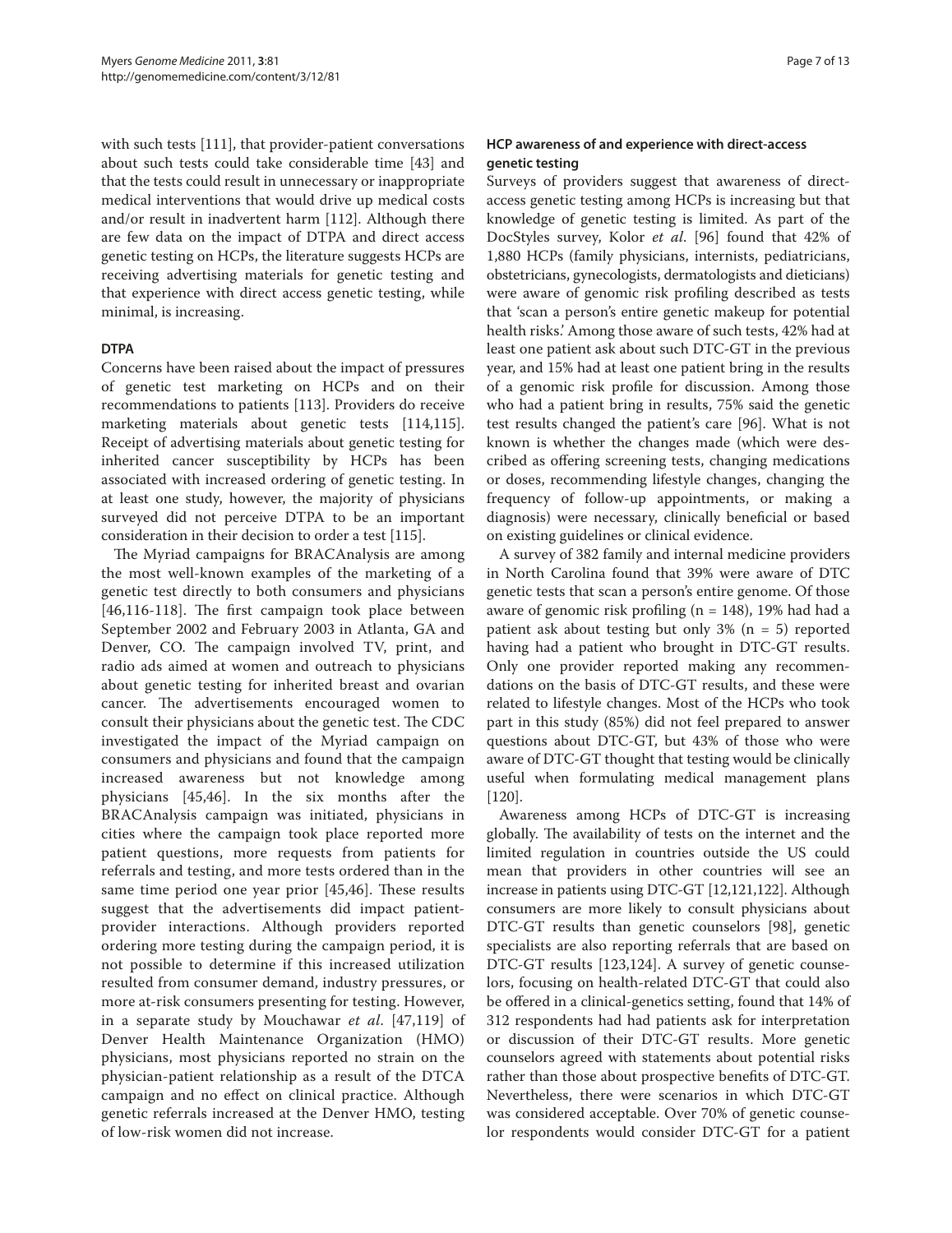who was concerned about discrimination or who wanted anonymous testing, and 90% would consider DTC-GT if their patient was faced with geographical constraints [123].

Subsequent to the FDA letters in 2010, more DTC-GT companies are requiring physician-ordered testing. At least one DTC company has sought and established partnerships with physicians to offer their genomic risk profiling services. According to the website of this DTC company, the 'Physician Program' includes both a complimentary genetic analysis for the affiliated physician and reduced rates for patients referred within 90 days of establishing the partnership. Researchers at Duke University surveyed primary care physicians in the MDVIP network, which participates in the Physician Program, and found that 30% of 154 respondents had ordered a genomic risk profile of themselves and 42% had ordered the test for a patient. Those respondents who felt wellinformed about genomic risk testing were more likely to order the genomic risk profile for themselves and for patients than those who did not feel well-informed. Physicians who had undergone testing for themselves were also more likely to order the test for their patients than those who had not had testing. The top four concerns about genomic risk profiling for patients included uncertain clinical utility (63%), risk of long-term disability or life insurance discrimination (59%), costs of the test (59%), and confidentiality (38%) [125].

Consumers are likely to interface with HCPs for consultation about DTC-GT, to obtain understanding of test results, and/or to make health-related decisions, and most HCPs report that they feel a professional responsibility to help interpret test results [96,97,110,123,124,126]. Consumers' decisions to undergo DTC-GT could impact providers and the medical community in many ways, including placing an increased burden on the HCP in terms of time and costs and increased utilization of unnecessary medical services. Consumers might rely on HCPs when deciding about the appropriateness of genetic tests that are marketed DTC [127]. As noted, however, physicians are not prepared to discuss this information with patients or to provide guidance about such testing [120,128]. In fact, limited physician knowledge about even the most mainstream genetic tests suggests that the competency of HCPs to explain the results of DTC-GT is limited [45,129,130].

Novel efforts are underway to educate providers about DTC-GT, such as holding education sessions to offer faculty or physician-employees personalized genetic risk assessments and incorporating information about personalized genotyping into medical school curricula through genetics educators and partnerships with DTC-GT companies [126,131,132]. Concerns have been raised, however, about some of these educational methods, including potential conflicts of interest when education is provided by DTC-GT companies who have a vested interest in promoting testing, implied endorsement of testing when offered by employers or educators, and the impact of abnormal results on family members or the health care system; for example, the test results could suggest that other family members are at-risk, or providers who are not involved in the education may need to interpret results that have no clear clinical validity or utility [132]. Although education using anonymous DTC-GT results helps improve knowledge and changes opinions about the clinical utility of genome-wide association-based DTC tests [126], educational efforts to reach wider HCP audiences effectively remain elusive.

#### **Clinical guidelines**

Clinical guidelines and policy statements from professional organizations and workgroups can also impact HCPs' knowledge of DTC-GT and testing decisions (Figure 1). A number of clinical guidelines and position statements have been published regarding DTC-GT [133-143]. Most recognize the importance of involving a qualified health professional in ordering and interpreting such tests, as well as in providing pre-test and post-test counseling about the risks, benefits and limitations of the test. Many also call for increased regulatory oversight (Table 2). The existence of clinical guidelines for a DNAbased test has been associated with more appropriate use of the test in the context of a DTC campaign [36]. Price *et al*. [36] found that DTCA of the human papillomavirus DNA test was associated with increased overall use (appropriate and inappropriate) of cervical cancer screening tests, whereas the release of clinical guidelines was associated with increased appropriate use and concluded that 'guidelines have the potential to affect clinicians' practices appropriately even in the context of product advertising.' Awareness of guidelines about genetic testing has also been associated with increased knowledge of genetic testing [45]. Thus, clinical guidelines are essential to promote the informed use of DTC-GT.

#### **Future research and next steps**

Available studies suggest that DTC-GT results that are returned directly to consumers have little impact on consumer behavior [98,104], however it is unclear whether consumers are more likely to adhere to physician recommendations that are based on DTC-GT results. Additional research is needed to understand how HCPs respond to DTC genetic test results that are brought to the medical visit by consumers. If the physician's medical management recommendations do have a greater impact on health outcomes than consumer-driven decisions, additional evidence-based guidelines for providers and insurers will be crucial in increasing knowledge about the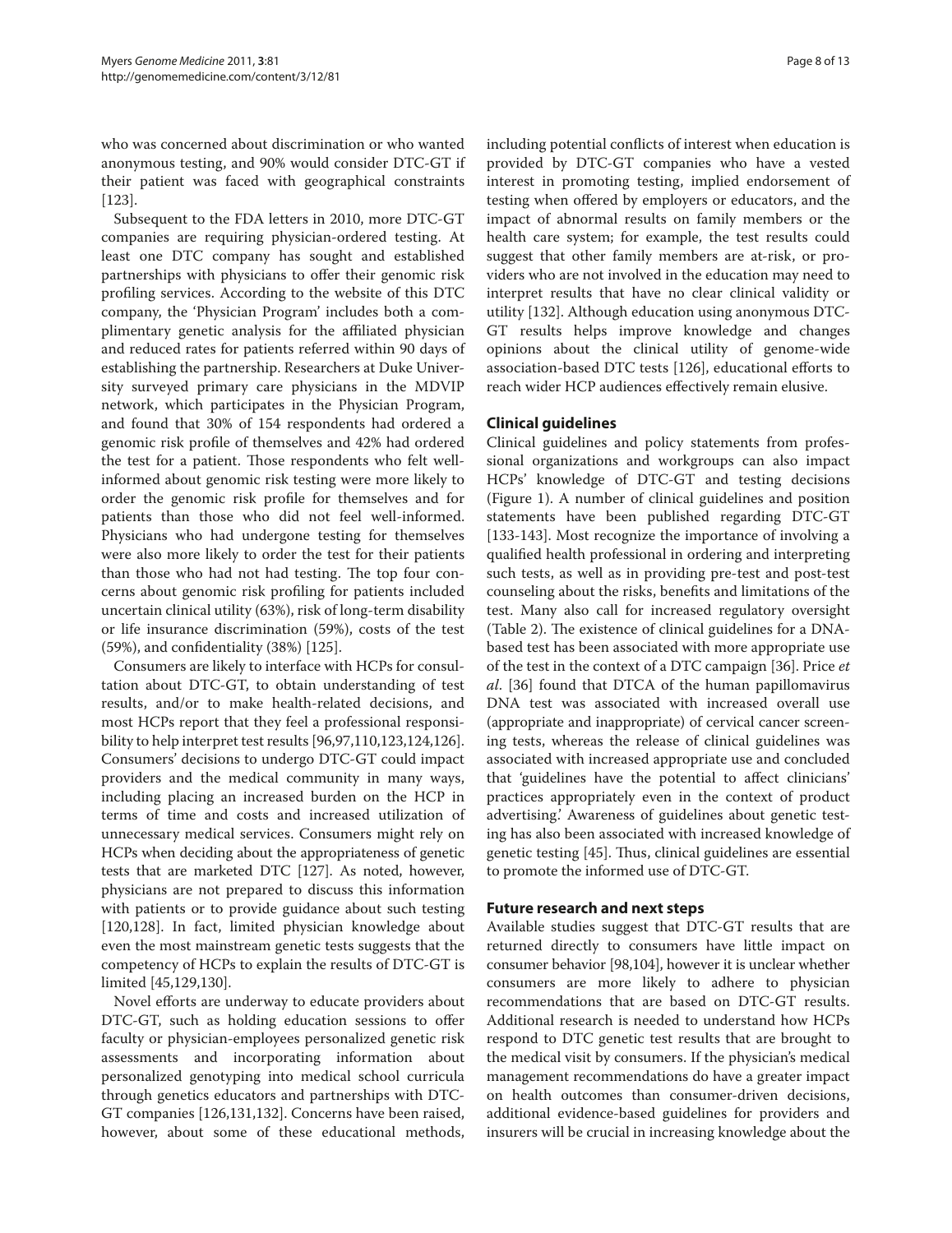| Guideline                                                                 |      | ment of<br>involve-<br>Recom-<br>mend<br>운<br>노 | Informed<br>consent | post-test<br>counsel-<br>Provide<br>or refer<br>for pre-<br>to HCP<br>and/or<br>ing | municate<br>or cultur-<br>results in<br>clear and/<br>propriate<br>ally ap-<br>manner<br>$Com-$ | for recom-<br>or require<br>evidence<br>interven-<br>mended<br>Provide<br>clinical<br>tion | materials<br>Provide<br>services<br>friendly<br>for DTC<br>user- | or disclose<br>and data<br><b>Address</b><br>storage<br>policies<br>privacy | or require<br>evidence<br>scientific<br>on which<br>(covering<br>analytical<br>Disclose<br>validity,<br>dinical<br>clinical<br>testis<br>based<br>utility)<br>and | laboratory<br>or require<br>standards<br>Establish<br>quality | laboratory<br>accredita-<br>Disclose<br>tion | regulation<br><b>Increase</b><br>testing<br>of DTC | Unbiased<br>advertis-<br>ing and<br>claims | education<br>provider<br>and/or<br>Public |
|---------------------------------------------------------------------------|------|-------------------------------------------------|---------------------|-------------------------------------------------------------------------------------|-------------------------------------------------------------------------------------------------|--------------------------------------------------------------------------------------------|------------------------------------------------------------------|-----------------------------------------------------------------------------|-------------------------------------------------------------------------------------------------------------------------------------------------------------------|---------------------------------------------------------------|----------------------------------------------|----------------------------------------------------|--------------------------------------------|-------------------------------------------|
| Medical Genetics (ACMG)<br>American College of<br>North America<br>[140]  | 2008 | $\times$                                        | $\! \times$         | $\! \times$                                                                         | $\! \times$                                                                                     |                                                                                            |                                                                  | $\! \times$                                                                 | $\! \times$                                                                                                                                                       |                                                               | $\! \times$                                  |                                                    |                                            |                                           |
| Gynecologists (ACOG)<br>of Obstetricians and<br>American College<br>[141] | 2008 | $\times$                                        | $\! \times$         | $\times$                                                                            |                                                                                                 |                                                                                            |                                                                  | $\times$                                                                    |                                                                                                                                                                   |                                                               |                                              |                                                    |                                            |                                           |
| Association (AMA) [138]<br>American Medical                               | 2008 | $\! \times$                                     | $\times$            | $\times$                                                                            |                                                                                                 |                                                                                            |                                                                  |                                                                             |                                                                                                                                                                   |                                                               |                                              |                                                    |                                            |                                           |
| Clinical Pharmacology<br>American College of<br>(ACCP) [136]              | 2009 | $\bar{\times}$                                  |                     | $\times$                                                                            |                                                                                                 |                                                                                            |                                                                  |                                                                             | $\times$                                                                                                                                                          |                                                               |                                              |                                                    |                                            |                                           |
| Clinical Oncology (ASCO)<br>American Society of<br>[137]                  | 2010 | $\! \times$                                     | $\! \times$         | $\! \times$                                                                         |                                                                                                 |                                                                                            |                                                                  | $\! \times$                                                                 | $\times$                                                                                                                                                          |                                                               |                                              | $\! \times$                                        |                                            | $\! \times$                               |
| Human Genetics (ASHG)<br>American Society of<br>[134]                     | 2007 |                                                 | $\! \times$         |                                                                                     |                                                                                                 | $\times$                                                                                   |                                                                  | $\times$                                                                    | $\! \times$                                                                                                                                                       |                                                               | $\! \times$                                  | $\! \times$                                        |                                            | $\times$                                  |
| Genetic Counselors<br>National Society of<br>(NSGC) [135]                 | 2007 | $\! \times$                                     | $\! \times$         |                                                                                     | $\times$                                                                                        |                                                                                            | $\times$                                                         | $\! \times$                                                                 |                                                                                                                                                                   |                                                               | $\! \times$                                  |                                                    |                                            |                                           |
| Canadian College of<br>Medical Geneticists<br>(CCMG) [143]<br>Europe      | 2011 | $\! \times$                                     | $\! \times$         |                                                                                     |                                                                                                 |                                                                                            |                                                                  | $\! \times$                                                                 | $\! \times$                                                                                                                                                       |                                                               | $\! \times$                                  |                                                    | $\times$                                   |                                           |
| Human Genetics (ESHG)<br>European Society of<br>[133]                     | 2010 | $\bar{\times}$                                  | $\times$            | $\times$                                                                            |                                                                                                 | $\times$                                                                                   |                                                                  | $\times$                                                                    | $\times$                                                                                                                                                          | $\times$                                                      |                                              | $\times$                                           | $\times$                                   | $\times$                                  |
| Commission [139]<br>Human Genetics<br>Asia                                | 2010 | $\stackrel{\sim}{\times}$                       | $\! \times$         |                                                                                     | $\times$                                                                                        | $\! \times$                                                                                | $\! \times$                                                      | $\! \times$                                                                 | $\times$                                                                                                                                                          | $\! \times$                                                   |                                              | $\! \times$                                        | $\times$                                   |                                           |
| of Australasia (HGSA) [142]<br>Human Genetics Society                     | 2007 |                                                 |                     |                                                                                     |                                                                                                 |                                                                                            |                                                                  | $\times$                                                                    |                                                                                                                                                                   |                                                               |                                              | $\times$                                           |                                            | $\times$                                  |

Table 2. Common elements of clinical guidelines and position statements **Table 2. Common elements of clinical guidelines and position statements**

'Should also seek guidance from a genetics professional. <sup>2</sup>For test interpretation. 1Should also seek guidance from a genetics professional. 2For test interpretation.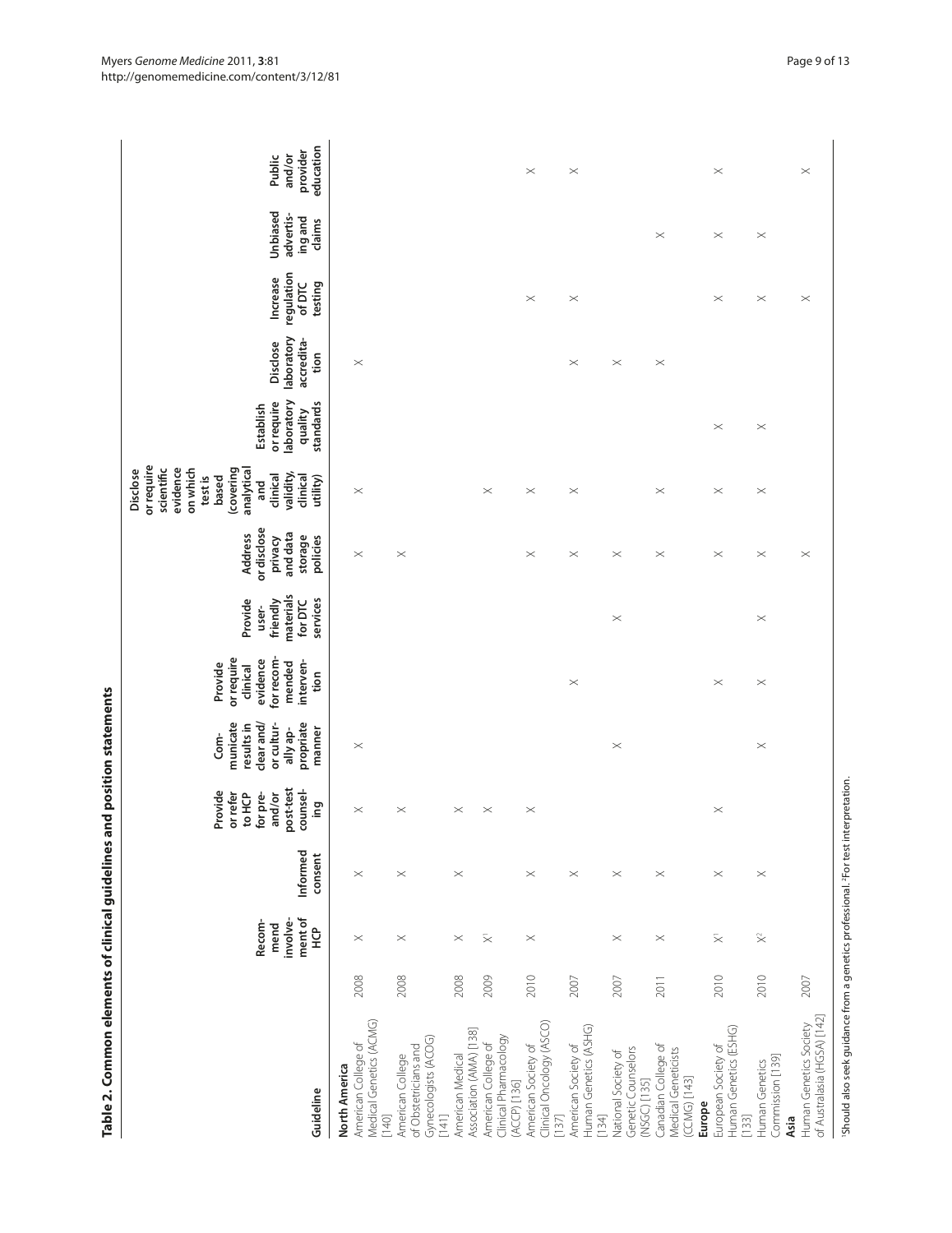appropriate use of genetic tests that are advertised and sold DTC. Strategies that have been most effective in encouraging the adoption of clinical practice guidelines include reminder systems, individual in-person meetings with physicians to persuade them to adopt guidelines, and strategies that involve two or more interventions [144].

Multiple education approaches will be needed to increase HCP knowledge of DTC-GT. In addition to HCP education through the development and promotion of guidelines, the integration of genetic content in medical and school curricula, continuing-education programs, conferences, and publications, as well as novel approaches to HCP education, are needed. A recent Secretary's Advisory Committee on Genetics, Health and Society (SACGHS) report on 'Genetics Education and Training' emphasized the need to integrate more genetics content into undergraduate and graduate curricula for many health care fields in order to ensure a well-trained workforce [145]. Evaluations of any such educational programs will be essential to ensure a substantial and sustainable impact.

Increased preparedness of the health care community is needed. DTCA is likely to continue, although the format may change. Whole-genome and exome sequencing is already available DTC [146] and exome sequencing recently became available on a clinical basis [147]. Genetic testing of minors in a DTC context is a concern that is also receiving increasing attention [148,149]. HCPs and public health officials need to establish plans to provide services in light of the availability of DTC-GT.

Although the recent actions by the FDA suggest a change in the regulatory culture of genetic testing, particularly with regard to tests that are advertised and sold DTC, debate over the regulation of genetic testing will continue. Outcome data on the clinical validity and utility of personalized genomic tests are needed to help guide this debate. To facilitate such conversations, collaborations on research and clinical approaches to assess the impact and utilization of DTC-GT on providers and consumers, including long-term health outcomes, costs and benefits to the health care industry and society, and the impact on patient and provider interactions, are needed [82,87].

#### **Abbreviations**

CDC, Centers for Disease Control and Prevention; CDRH, Center for Devices and Radiological Health; CLIA, Clinical Laboratory Improvement Ammendments; DTC, direct-to-consumer; DTC-GT, DTC genetic testing; DTCA, direct-to-consumer advertising; DTPA, direct-to-physician advertising; EGAPP, Evaluation of Genomic Applications in Practice and Prevention; FDA, Food and Drug Administration; FTC, Federal Trade Commission; GAO, Government Accountability Office; HCP, health care provider; NIH, National Institutes of Health; SNP, single-nucleotide polymorphism.

#### **Competing interests**

The author has no competing interests

#### **Acknowledgements**

The author would like to thank Jessica Connor, MS, Leslie Gress, and Maureen Osak for their assistance with references, figures, and tables.

#### Published: 28 December 2011

#### **References**

- 1. Sufrin CB, Ross JS: Pharmaceutical industry marketing: understanding its impact on women's health. *Obstet Gynecol Surv* 2008, 63:585-596.
- Kaiser Family Foundation: Impact of direct-to-consumer advertising on prescription drug spending. Kaiser Family Foundation Publication #6084; 2003. [http://www.kff.org/]
- 3. Liang BA, Mackey T: Direct-to-consumer advertising with interactive internet media: global regulation and public health issues. *JAMA* 2011, 305:824-825.
- 4. U.S. Food and Drug Administration: Guidance for industry consumerdirected broadcast advertisements. FDA; 1999. [http://www.fda.gov/ RegulatoryInformation/Guidances/ucm125039.htm]
- 5. Beales JH, III, Pahl TB, Montague RC, Eichorn LM, Froeb L, Ippolito PM, Mulholland JP, Zywicki TJ, Ohlhausen MK: In the matter of request for comments on agency draft guidance documents regarding consumerdirected promotion. Bureau of Consumer Protection (docket no. 2004D-0042); 2004. [http://www.fda.gov/ohrms/dockets/dailys/04/ sep04/091604/04D-0042-EC11-02-T2525-Attach-1.pdf ]
- Rosenthal MB, Berndt ER, Donohue JM, Frank RG, Epstein AM: Promotion of prescription drugs to consumers. *N Engl J Med* 2002, 346:498-505.
- 7. Donohue JM, Cevasco M, Rosenthal MB: A decade of direct-to-consumer advertising of prescription drugs. *N Engl J Med* 2007, 357:673-681.
- 8. Borry P, Cornel MC, Howard HC: Where are you going, where have you been: a recent history of the direct-to-consumer genetic testing market. *J Community Genet* 2010, 1:101-106.
- 9. US Food and Drug Administration: Meeting Materials of the Molecular and Clinical Genetics Panel. FDA; 2011. [http://www.fda.gov/ AdvisoryCommittees/CommitteesMeetingMaterials/MedicalDevices/ MedicalDevicesAdvisoryCommittee/MolecularandClinicalGeneticsPanel/ ucm245447.htm]
- 10. Janssens AC, Gwinn M, Bradley LA, Oostra BA, van Duijn CM, Khoury MJ: A critical appraisal of the scientific basis of commercial genomic profiles used to assess health risks and personalize health interventions. *Am J Hum Genet* 2008, 82:593-599.
- 11. Genetics and Public Policy Center: GPPC releases updated list of DTC genetic testing companies. Genetics and Public Policy Center; 2001. [http:// www.dnapolicy.org/news.release.php?action=detail&pressrelease\_id=145]
- 12. Samuel GN, Jordens CF, Kerridge I: Direct-to-consumer personal genome testing: ethical and regulatory issues that arise from wanting to 'know' your DNA. *Intern Med J* 2010, 40:220-224.
- 13. Hogarth S, Javitt G, Melzer D: The current landscape for direct-to-consumer genetic testing: legal, ethical, and policy issues. *Annu Rev Genomics Hum Genet* 2008, 9:161-182.
- 14. Kaye J: The regulation of direct-to-consumer genetic tests. *Hum Mol Genet*  2008, 17(R2):R180-183.
- 15. McBride CM, Wade CH, Kaphingst KA: Consumers' views of direct-toconsumer genetic information. *Annu Rev Genomics Hum Genet* 2010, 11:427-446.
- 16. Kessler DA, Levy DA: Direct-to-consumer advertising: is it too late to manage the risks? *Ann Fam Med* 2007, 5:4-5.
- 17. Mansfield PR, Mintzes B, Richards D, Toop L: Direct to consumer advertising. *BMJ* 2005, 330:5-6.
- 18. Hollon MF: Direct-to-consumer advertising: a haphazard approach to health promotion. *JAMA* 2005, 293:2030-2033.
- 19. Hollon MF: Direct-to-consumer marketing of prescription drugs: creating consumer demand. *JAMA*1999, 281:382-384.
- 20. Holmer AF: Direct-to-consumer advertising strengthening our health care system. *N Engl J Med* 2002, 346:526-528.
- 21. Holmer AF: Direct-to-consumer prescription drug advertising builds bridges between patients and physicians. *JAMA* 1999, 281:380-382.
- 22. Rosenberg L: Does direct-to-consumer marketing of medical technologies undermine the physician-patient relationship? *Am J Bioeth* 2009, 9:22-23.
- 23. Wilkes MS, Bell RA, Kravitz RL: Direct-to-consumer prescription drug advertising: trends, impact, and implications. *Health Aff* 2000, 19:110-128.
- 24. Weissman JS, Blumenthal D, Silk AJ, Newman M, Zapert K, Leitman R,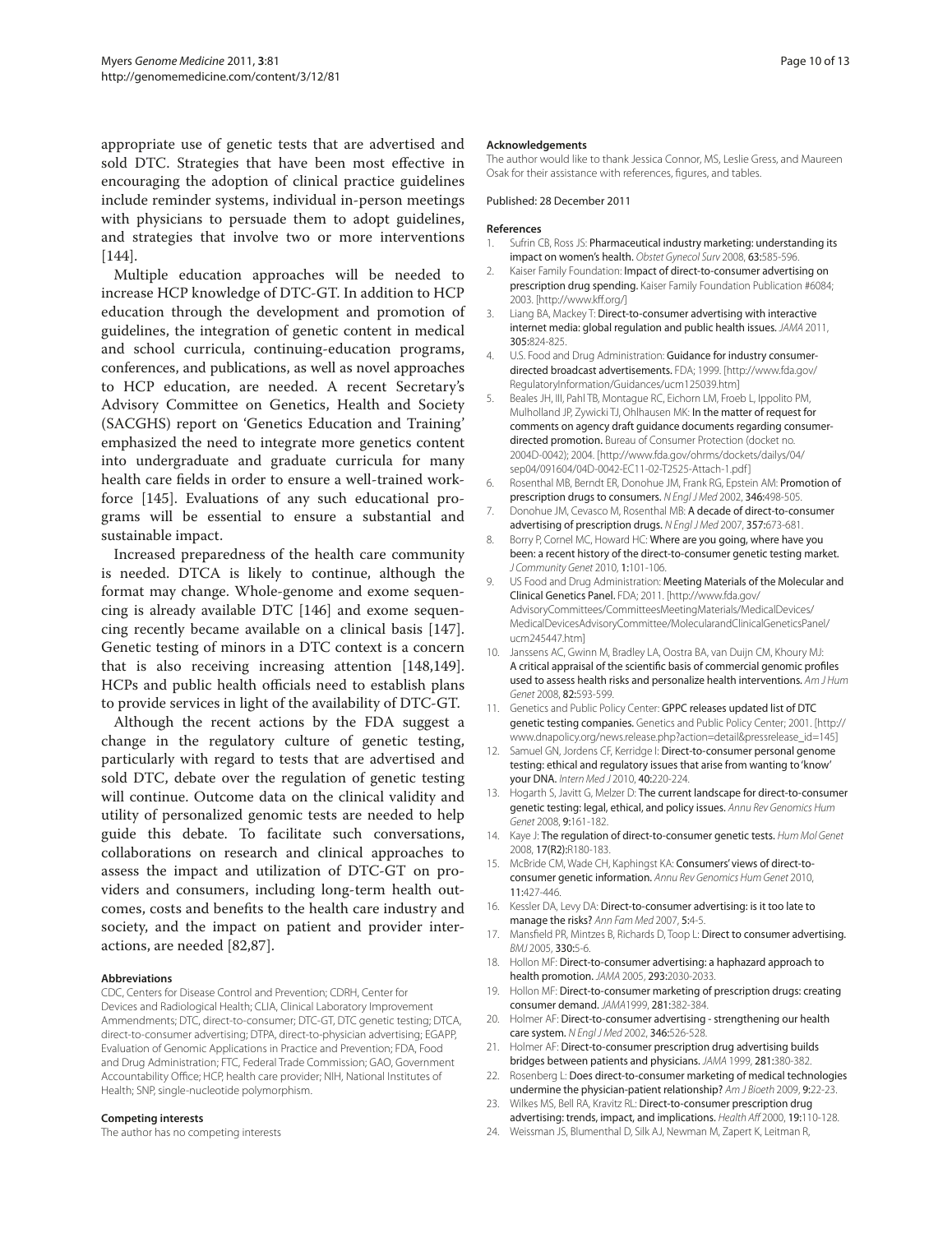Feibelmann S: Physicians report on patient encounters involving direct-toconsumer advertising. *Health Aff* 2004, Suppl Web Exclusives:W4-219-233.

- 25. Mintzes B, Barer ML, Kravitz RL, Bassett K, Lexchin J, Kazanjian A, Evans RG, Pan R, Marion SA: How does direct-to-consumer advertising (DTCA) affect prescribing? A survey in primary care environments with and without legal DTCA. *CMAJ* 2003, 169:405-412.
- 26. Mintzes B, Barer ML, Kravitz RL, Kazanjian A, Bassett K, Lexchin J, Evans RG, Pan R, Marion SA: Influence of direct to consumer pharmaceutical advertising and patients' requests on prescribing decisions: two site cross sectional survey. *BMJ* 2002, 324:278-279.
- 27. Spence MM, Teleki SS, Cheetham TC, Schweitzer SO, Millares M: Direct-toconsumer advertising of COX-2 inhibitors: effect on appropriateness of prescribing. *Med Care Res Rev* 2005, 62:544-559.
- 28. Kravitz RL, Epstein RM, Feldman MD, Franz CE, Azari R, Wilkes MS, Hinton L, Franks P: Influence of patients' requests for direct-to-consumer advertised antidepressants: a randomized controlled trial. *JAMA* 2005, 293:1995-2002.
- 29. Robinson AR, Hohmann KB, Rifkin JI, Topp D, Gilroy CM, Pickard JA, Anderson RJ: Direct-to-consumer pharmaceutical advertising: physician and public opinion and potential effects on the physician-patient relationship. *Arch Intern Med* 2004, 164:427-432.
- 30. Aiken K, Swasy J, Braman A: Patient and Physician Attitudes and Behaviors Associated with DTC Promotion of Prescription Drugs: Summary of FDA Survey Research Results. US Department of Health and Human Services Food and Drug Administration Center for Drug Evaluation and Research; 2004. [http://www.fda.gov/downloads/Drugs/ScienceResearch/ ResearchAreas/DrugMarketingAdvertisingandCommunicationsResearch/ UCM152890.pdf1
- 31. Kaphingst KA, DeJong W: The educational potential of direct-to-consumer prescription drug advertising. *Health Aff* 2004, 23:143-150.
- 32. Frosch DL, Krueger PM, Hornik RC, Cronholm PF, Barg FK: Creating demand for prescription drugs: a content analysis of television direct-to-consumer advertising. *Ann Fam Med* 2007, 5:6-13.
- 33. Bell RA, Kravitz RL, Wilkes MS: Direct-to-consumer prescription drug advertising and the public. *J Gen Intern Med* 1999, 14:651-657.
- 34. Kaiser Family Foundation: Understanding the effects of direct-to-consumer prescription drug advertising. Kaiser Family Foundation Publication; 2001. [http://www.kff.org/]
- 35. Block AE: Costs and benefits of direct-to-consumer advertising: the case of depression. *Pharmacoeconomics* 2007, 25:511-521.
- 36. Price RA, Frank RG, Cleary PD, Goldie SJ: Effects of direct-to-consumer advertising and clinical guidelines on appropriate use of human papillomavirus DNA tests. *Med Care* 2011, 49:132-138.
- 37. Lee D, Begley CE: Racial and ethnic disparities in response to direct-toconsumer advertising. *Am J Health Syst Pharm* 2010, 67:1185-1190.
- 38. Lachance CR, Erby LA, Ford BM, Allen VC Jr, Kaphingst KA: Informational content, literacy demands, and usability of websites offering healthrelated genetic tests directly to consumers. *Genet Med* 2010, 12:304-312.
- 39. Gollust SE, Hull SC, Wilfond BS: Limitations of direct-to-consumer advertising for clinical genetic testing. *JAMA* 2002, 288:1762-1767.
- 40. Leighton JW, Valverde K, Bernhardt BA: The general public's understanding and perception of direct-to-consumer genetic test results. *Public Health Genomics* 2012, 15:11-21.
- 41. Bloss CS, Darst BF, Topol EJ, Schork NJ: Direct-to-consumer personalized genomic testing. *Hum Mol Genet* 2011, 20:R132-141.
- 42. Bunnik E, Janssens AC, Schermer M: How attitudes research contributes to overoptimistic expectations of personal genome testing. *Am J Bioeth* 2009, 9:23-25.
- 43. McGuire AL, Burke W: An unwelcome side effect of direct-to-consumer personal genome testing: raiding the medical commons. *JAMA* 2008, 300:2669-2671.
- 44. Hunter DJ, Khoury MJ, Drazen JM: Letting the genome out of the bottle - will we get our wish? *N Engl J Med* 2008, 358:105-107.
- 45. Myers MF, Chang MH, Jorgensen C, Whitworth W, Kassim S, Litch JA, Armstrong L, Bernhardt B, Faucett WA, Irwin D, Mouchawar J, Bradley LA: Genetic testing for susceptibility to breast and ovarian cancer: evaluating the impact of a direct-to-consumer marketing campaign on physicians' knowledge and practices. *Genet Med* 2006, 8:361-370.
- 46. Centers for Disease Control and Prevention: Genetic testing for breast and ovarian cancer susceptibility: evaluating direct-to-consumer marketing - Atlanta, Denver, Raleigh-Durham, and Seattle, 2003. *MMWR Morb Mortal Wkly Rep* 2004, 53:603-606.
- 47. Mouchawar J, Hensley-Alford S, Laurion S, Ellis J, Kulchak-Rahm A, Finucane ML, Meenan R, Axell L, Pollack R, Ritzwoller D: Impact of direct-to-consumer advertising for hereditary breast cancer testing on genetic services at a managed care organization: a naturally-occurring experiment. *Genet Med*  2005, 7:191-197.
- 48. Geransar R, Einsiedel E: Evaluating online direct-to-consumer marketing of genetic tests: informed choices or buyers beware? *Genet Test* 2008, 12:13-23.
- 49. Bowen DJ, Harris J, Jorgensen CM, Myers MF, Kuniyuki A: Socioeconomic influences on the effects of a genetic testing direct-to-consumer marketing campaign. *Public Health Genomics* 2010, 13:131-142.
- Ortiz AP, Lopez M, Flores LT, Soto-Salgado M, Finney Rutten LJ, Serrano-Rodriguez RA, Hesse BW, Tortolero-Luna G: Awareness of direct-toconsumer genetic tests and use of genetic tests among Puerto Rican adults, 2009. *Prev Chronic Dis* 2011, 8:A110.
- 51. Imai K, Kricka LJ, Fortina P: Concordance study of 3 direct-to-consumer genetic-testing services. *Clin Chem* 2011, 57:518-521.
- 52. Ng PC, Murray SS, Levy S, Venter JC: An agenda for personalized medicine. *Nature* 2009, 461:724-726.
- 53. Swan M: Multigenic condition risk assessment in direct-to-consumer genomic services. *Genet Med* 2010, 12:279-288.
- 54. Kutz G: Direct to consumer genetic tests: misleading test results are further complicated by deceptive marketing and other questionable practices. US Government Accountability Ofiice; 2010. [http://www.gao.gov/ new.items/d10847t.pdf ]
- 55. Kraft P, Hunter DJ: Genetic risk prediction are we there yet? *N Engl J Med*  2009, 360:1701-1703.
- 56. Mennuti M: Are doctors prepared for direct-to-consumer advertising of genetic tests? *Obstet Gynecol* 2008, 111:991, author reply 991.
- 57. Secretary's Advisory Committee on Genetics, Health and Society: U.S. system of oversight of genetic testing: a response to the charge of the Secretary of Health and Human Services. US Department of Health and Human Services; 2008. [http://oba.od.nih.gov/oba/SACGHS/reports/SACGHS\_ oversight\_report.pdf ]
- 58. Feero WG, Green ED: Genomics education for health care professionals in the 21st century. *JAMA* 2011, 306:989-990.
- 59. Wolfberg AJ: Genes on the Web direct-to-consumer marketing of genetic testing. *N Engl J Med* 2006, 355:543-545.
- 60. Gray S, Olopade OI: Direct-to-consumer marketing of genetic tests for cancer: buyer beware. *J Clin Oncol* 2003, 21:3191-3193.
- 61. Hudson KL, Holohan MK, Collins FS: Keeping pace with the times the Genetic Information Nondiscrimination Act of 2008. *N Engl J Med* 2008, 358:2661-2663.
- 62. U.S. Department of Health and Human Services: "GINA" The Genetic Information Nondiscrimination Act of 2008: information for research and health care professionals. US Department of Health and Human Services; 2009. [http://www.genome.gov/Pages/PolicyEthics/GeneticDiscrimination/ GINAInfoDoc.pdf]
- 63. Gollust SE, Wilfond BS, Hull SC: Direct-to-consumer sales of genetic services on the internet. *Genet Med* 2003, 5:332-337.
- 64. Genetics and Public Policy Center: Direct-to-consumer genetic testing companies. Genetics and Public Policy Center; 2009. [http://www.dnapolicy. org/resources/DTCcompanieslist.pdf ]
- 65. U.S. Food and Drug Administration: Letters to manufacturers concerning genetic tests. [http://www.fda.gov/MedicalDevices/
- ProductsandMedicalProcedures/InVitroDiagnostics/ucm219582.htm] 66. US Food and Drug Administration: Letters to industry [http://www.fda.gov/ MedicalDevices/ResourcesforYou/Industry/ucm111104.htm]
- 67. US Federal Trade Commission: Guidance documents: advertising policy
- statements [http://www.ftc.gov/bcp/menus/resources/guidance/adv.shtm] 68. Javitt GH, Hudson K: Federal neglect: regulation of genetic testing. *Issues Sci Technol* 2006, Spring:59-66.
- Federal Trade Commission: FTC facts for consumers: at-home genetic tests: a healthy dose of skepticism may be the best prescription. Federal Trade Commission; 2006. [http://www.ftc.gov/bcp/edu/pubs/consumer/health/ hea02.shtm]
- 70. Federal Trade Commission: Genelex Corporation, FTC File No. 072-3128. Federal Trade Commission; 2009. [http://www.ftc.gov/os/closings/ 090814genelexclosingletter.pdf]
- 71. Federal Trade Commission: Sciona, Inc., FTC File No. 072-3127. Federal Trade Commission; 2009. [http://www.ftc.gov/os/closings/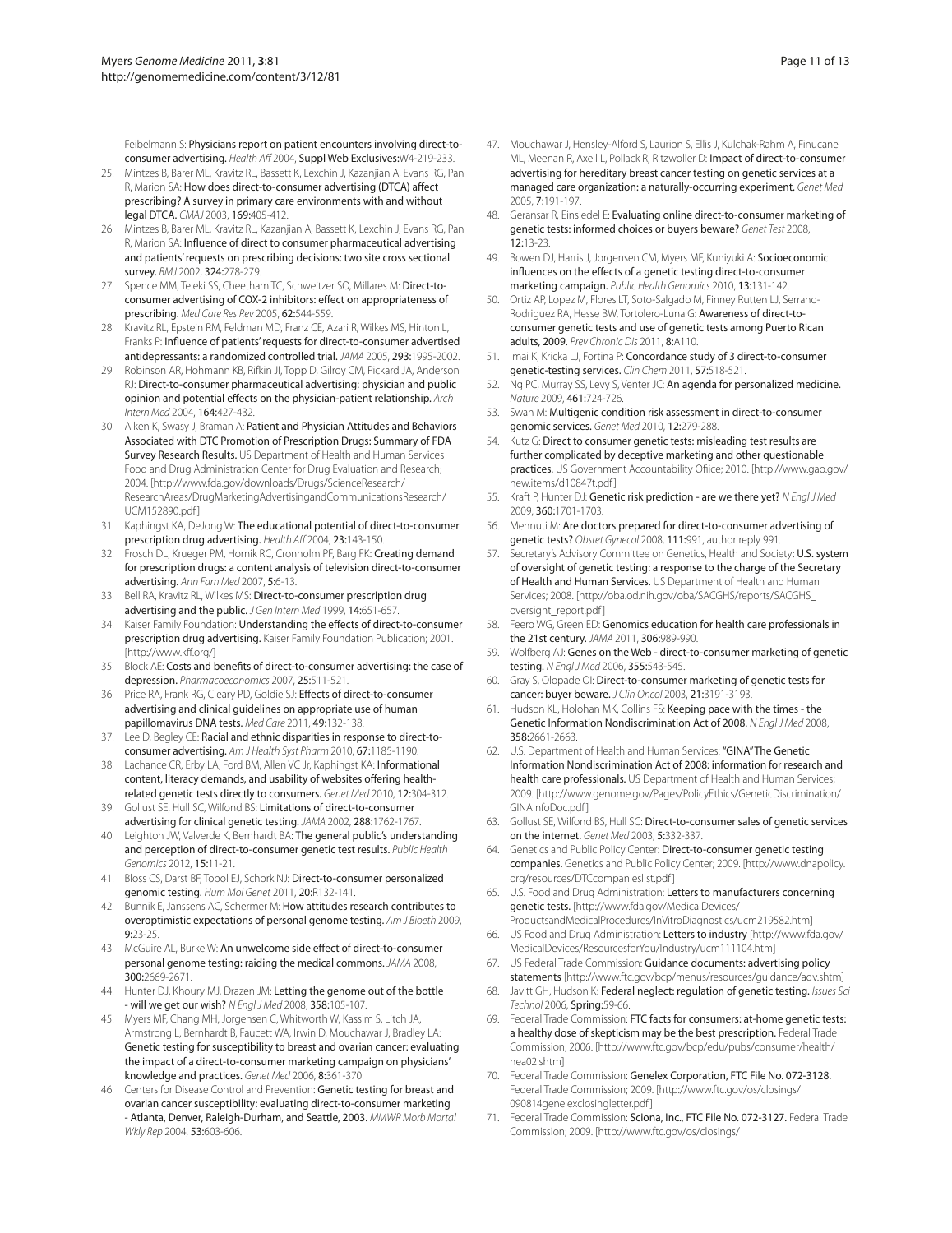090814scionaclosingletter.pdf]

- 72. Centers for Medicare & Medicaid Services: Clinical laboratory improvement amendments (CLIA) [https://www.cms.gov/clia/]
- 73. Shuren J: Direct to consumer genetic testing and the consequences to the public. Food and Drug Administration; 2010. [http://www.fda.gov/ NewsEvents/Testimony/ucm219925.htm]
- 74. Chen B, Gagnon M, Shahangian S, Anderson NL, Howerton DA, Boone JD: Good laboratory practices for molecular genetic testing for heritable diseases and conditions. *MMWR Recomm Rep* 2009, 58:1-37; quiz CE: 31-34.
- 75. Hudson KL, Murphy JA, Kaufman DJ, Javitt GH, Katsanis SH, Scott J: Oversight of US genetic testing laboratories. *Nat Biotechnol* 2006, 24:1083-1090.
- 76. McGovern MM, Elles R, Beretta I, Somerville MJ, Hoefler G, Keinanen M, Barton D, Carson N, Dequeker E, Brdicka R, Blazkova A, Aymé S, Schnieders B, Muller CR, Dalen V, Martinez AA, Kristoffersson U, Ozguc M, Mueller H, Boone J, Lubin IM, Sequeiros J, Taruscio D, Williamson B, Mainland L, Yoshikura H, Ronchi E: Report of an international survey of molecular genetic testing laboratories. *Community Genet* 2007, 10:123-131.
- 77. Genetics and Public Policy Center: Survey of direct to consumer testing statutes and regulation. Genetics and Public Policy Center; 2007. [http://www.dnapolicy.org/resources/DTCStateLawChart.pdf ]
- 78. Liang BA, Mackey TK: Prevalence and global health implications of social media in direct-to-consumer drug advertising. *J Med Internet Res* 2011, 13:e64.
- 79. Williams-Jones B: Where there's a web, there's a way: commercial genetic testing and the internet. *Community Genet* 2003, 6:46-57.
- 80. Mihaescu R, van Hoek M, Sijbrands EJ, Uitterlinden AG, Witteman JC, Hofman A, van Duijn CM, Janssens AC: Evaluation of risk prediction updates from commercial genome-wide scans. *Genet Med* 2009, 11:588-594.
- 81. Burke W, Laberge AM, Press N: Debating clinical utility. *Public Health Genomics* 2010, 13:215-223.
- 82. Khoury MJ, McBride CM, Schully SD, Ioannidis JP, Feero WG, Janssens AC, Gwinn M, Simons-Morton DG, Bernhardt JM, Cargill M, Chanock SJ, Church GM, Coates RJ, Collins FS, Croyle RT, Davis BR, Downing GJ, Duross A, Friedman S, Gail MH, Ginsburg GS, Green RC, Greene MH, Greenland P, Gulcher JR, Hsu A, Hudson KL, Kardia SL, Kimmel PL, Lauer MS, *et al*.: The Scientific Foundation for Personal Genomics: recommendations from a National Institutes of Health-Centers for Disease Control and Prevention multidisciplinary workshop. *Genet Med* 2009, 11:559-567.
- 83. Kuehn BM: Risks and benefits of direct-to-consumer genetic testing remain unclear. *JAMA* 2008, 300:1503-1505.
- 84. McGuire AL, Evans BJ, Caulfield T, Burke W: Science and regulation. Regulating direct-to-consumer personal genome testing. *Science* 2010, 330:181-182.
- 85. Kutz G: Nutrigenetic testing: tests purchased from four web sites mislead consumers. US Government Accountability Ofiice; 2006. [http://www.gao.gov/new.items/d06977t.pdf ]
- 86. Evaluation of Genomic Applications in Practice and Prevention: EGAPP Previews [http://www.egappreviews.org]
- 87. Secretary's Advisory Committee on Genetics, Health and Society: Direct-toconsumer genetic testing. US Department of Health and Human Services; 2010. [http://oba.od.nih.gov/oba/sacghs/reports/ SACGHS\_DTC\_Report\_2010.pdf]
- 88. Magnus D, Cho MK, Cook-Deegan R: Direct-to-consumer genetic tests: beyond medical regulation? *Genome Med* 2009, 1:17.
- 89. Wright CF, Hall A, Zimmern RL: Regulating direct-to-consumer genetic tests: what is all the fuss about? *Genet Med* 2011, 13:295-300.
- 90. Caulfield T: Direct-to-consumer testing: if consumers are not anxious, why are policymakers? *Hum Genet* 2011, 130:23-25.
- 91. Javitt GH: Pink or blue? The need for regulation is black and white. *Fertil Steril* 2006, 86:13-15.
- 92. Hutchison C: Over-the-counter DNA testing: wave of the future or waste of money? ABC news; 2010. [http://abcnews.go.com/Health/Wellness/ dna-screening-home-coming-walgreens/story?id=10614580]
- 93. US Food and Drug Administration: FDA/CDRH public meeting: oversight of laboratory developed tests (LDTs), date July 19-20, 2010. U.S. Food and Drug Administration; 2010. [http://www.fda.gov/MedicalDevices/ NewsEvents/WorkshopsConferences/ucm212830.htm]
- 94. Hamburg MA, Collins FS: The path to personalized medicine. *N Engl J Med*  2010, 363:301-304.
- 95. US Food and Drug Administration: Town hall discussion with the Director of CDRH and other senior center management, September 22, 2011. US Food

and Drug Administration; 2011. [http://www.fda.gov/MedicalDevices/ NewsEvents/WorkshopsConferences/ucm258228.htm#transcript]

- 96. Kolor K, Liu T, St Pierre J, Khoury MJ: Health care provider and consumer awareness, perceptions, and use of direct-to-consumer personal genomic tests, United States, 2008. *Genet Med* 2009, 11:595.
- 97. Goddard KA, Duquette D, Zlot A, Johnson J, Annis-Emeott A, Lee PW, Bland MP, Edwards KL, Oehlke K, Giles RT, Rafferty A, Cook ML, Khoury MJ: Public awareness and use of direct-to-consumer genetic tests: results from 3 state population-based surveys, 2006. *Am J Public Health* 2009, 99:442-445.
- 98. Bloss CS, Schork NJ, Topol EJ: Effect of direct-to-consumer genomewide profiling to assess disease risk. *N Engl J Med* 2011, 364:524-534.
- Stack CB, Gharani N, Gordon ES, Schmidlen T, Christman MF, Keller MA: Genetic risk estimation in the Coriell personalized medicine collaborative. *Genet Med*, 13:131-139.
- 100. The multiplex initiative [https://www.multiplex.nih.gov/]
- 101. McBride CM, Alford SH, Reid RJ, Larson EB, Baxevanis AD, Brody LC: Characteristics of users of online personalized genomic risk assessments: implications for physician-patient interactions. *Genet Med* 2009, 11:582-587.
- 102. Gollust SE, Gordon ES, Zayac C, Griffin G, Christman MF, Pyeritz RE, Wawak L, Bernhardt BA: Motivations and perceptions of early adopters of personalized genomics: perspectives from research participants. *Public Health Genomics* 2012, 15:22-30.
- 103. Bloss CS, Ornowski L, Silver E, Cargill M, Vanier V, Schork NJ, Topol EJ: Consumer perceptions of direct-to-consumer personalized genomic risk assessments. *Genet Med* 2010, 12:556-566.
- 104. Marteau TM, French DP, Griffin SJ, Prevost AT, Sutton S, Watkinson C, Attwood S, Hollands GJ: Effects of communicating DNA-based disease risk estimates on risk-reducing behaviours. *Cochrane Database Syst Rev* 2010:CD007275.
- 105. Collins RE, Wright AJ, Marteau TM: Impact of communicating personalized genetic risk information on perceived control over the risk: a systematic review. *Genet Med* 2011, 13:273-277.
- 106. Kaufman D, Murphy Bollinger J, Devaney S, Scott J: Direct from consumers: a survey of 1,048 customers of three direct-to-consumer personal genomic testing companies about motivations, attitudes, and responses to testing. In *Presented at the American Society of Human Genetics 60th Annual Meeting: November 2-6 2010; Washington, DC*. ASHG; 2010. [http://www.ashg.org/cgi-bin/2010/ashg10s?author=Kaufman%20D&sort= ptimes&sbutton=Detail&absno=21043&sid=305615]
- 107. Chao S, Roberts JS, Marteau TM, Silliman R, Cupples LA, Green RC: Health behavior changes after genetic risk assessment for Alzheimer disease: the REVEAL study. *Alzheimer Dis Assoc Disord* 2008, 22:94-97.
- 108. Wijdenes-Pijl M, Dondorp WJ, Timmermans DR, Cornel MC, Henneman L: Lay perceptions of predictive testing for diabetes based on DNA test results versus family history assessment: a focus group study. *BMC Public Health* 2011, 11:535.
- 109. Wilde A, Meiser B, Mitchell PB, Schofield PR: Public interest in predictive genetic testing, including direct-to-consumer testing, for susceptibility to major depression: preliminary findings. *Eur J Hum Genet* 2010, 18:47-51.
- 110. McGuire AL, Diaz CM, Wang T, Hilsenbeck SG: Social networkers' attitudes toward direct-to-consumer personal genome testing. *Am J Bioeth* 2009,  $9.3 - 10$
- 111. Tracy EE: Are doctors prepared for direct-to-consumer advertising of genetics tests? *Obstet Gynecol* 2007, 110:1389-1391.
- 112. McGuire AL, Burke W: Health system implications of direct-to-consumer personal genome testing. *Public Health Genomics* 2011, 14:53-58.
- 113. Caulfield TA: The informed gatekeeper?: a commentary on genetic tests, marketing pressure and the role of primary care physicians. *Health Law Rev*  2001, 9:14-18.
- 114. Culver JO, Hull JL, Dunne DF, Burke W: Oncologists' opinions on genetic testing for breast and ovarian cancer. *Genet Med* 2001, 3:120-125.
- 115. Vadaparampil ST, Wideroff L, Olson L, Viswanath K, Freedman AN: Physician exposure to and attitudes toward advertisements for genetic tests for inherited cancer susceptibility. *Am J Med Genet A* 2005, 135:41-46.
- 116. Myriad Genetics Inc.: Myriad Genetics launches public awareness campaign in five midwest states to reach women with increased risk of hereditary breast and ovarian cancer. Myriad Genetics Inc*.*; 2009. [http://investor.myriad.com/releasedetail.cfm?ReleaseID=408932]
- 117. Myriad Genetics Inc.: Myriad Genetics Launches Awareness Advertising Campaign to Educate Women About Hereditary Risks of Breast and Ovarian Cancers. Myriad Genetics Inc.; 2007. [http://investor.myriad.com/